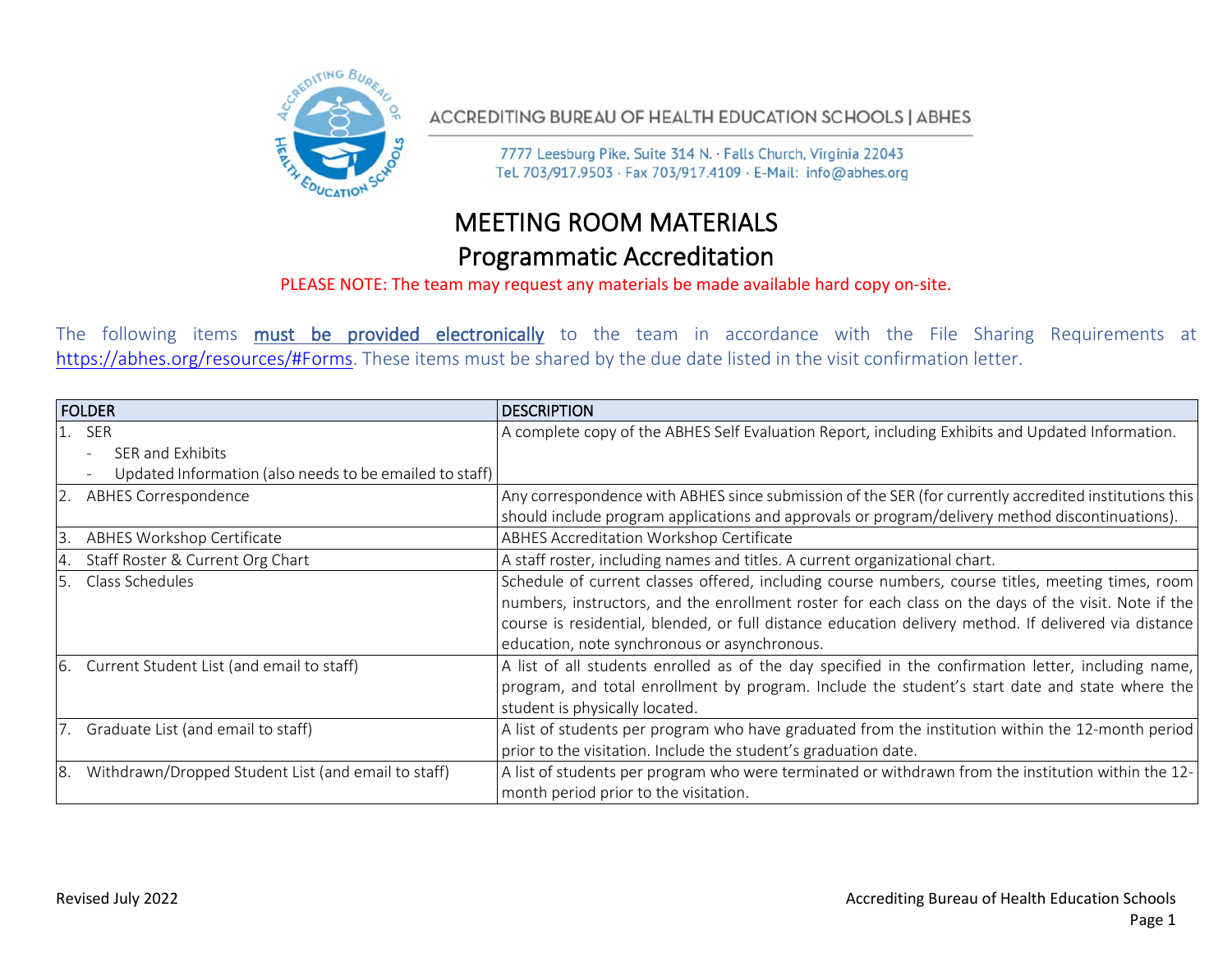| 9. ATB Student List (and email to staff)                                                | A list of Ability-to-Benefit students per program who were enrolled within the 12-month period prior                                                 |
|-----------------------------------------------------------------------------------------|------------------------------------------------------------------------------------------------------------------------------------------------------|
|                                                                                         | to the visitation.                                                                                                                                   |
| 10. Clinical Experiences                                                                | The Clinical Experiences Information form found at https://abhes.org/resources/#Forms must be                                                        |
| $\frac{1}{2}$                                                                           | Required ABHES Clinical Experiences Information Form provided for each program with an external clinical experience. Affiliation agreements and site |
| site viability evaluation for each listed active site                                   | viability evaluations are to be provided for each active site.                                                                                       |
| current, signed affiliation agreement for each listed<br>$\sim$                         |                                                                                                                                                      |
| active site                                                                             |                                                                                                                                                      |
| 11. Outcomes (Renewals)                                                                 | Currently accredited institutions - Most recent ABHES Annual Report (currently accredited                                                            |
|                                                                                         | Back-Up Documentation spreadsheets (submitted with institutions) Back-Up Documentation spreadsheets as required by the Accreditation Manual. Also    |
| the most recent Annual Report)                                                          | provide any correspondence and supporting backup related to outcomes reporting pertaining to the                                                     |
| Additional supporting documentation (placed with most recently submitted Annual Report. |                                                                                                                                                      |
| other job title, unavailable for placement, credentialing                               |                                                                                                                                                      |
| status)                                                                                 |                                                                                                                                                      |
| Additional correspondence and supporting backup                                         |                                                                                                                                                      |
| documents related to outcomes reporting                                                 |                                                                                                                                                      |
| 11. Outcomes (Initials)                                                                 | Initial applicants - The backup documentation must be provided to support the retention,                                                             |
| Back-Up Documentation spreadsheets                                                      | credentialing (if required for employment), and placement rates for the last July 1 through June 30                                                  |
|                                                                                         | Additional supporting documentation (placed with period for each program using the form found at https://abhes.org/resources/#Reporting.             |
| other job title, unavailable for placement, credentialing                               |                                                                                                                                                      |
| status)                                                                                 |                                                                                                                                                      |
| 12. Program Curricula                                                                   | Complete program curricula, including syllabi and lesson plans/instructional content used for all                                                    |
| Syllabi                                                                                 | programs.                                                                                                                                            |
| Lesson plans/instructional content used                                                 |                                                                                                                                                      |
| 13. Outside Preparation Documentation                                                   | For each credit-awarding program, provide documentation to support the outside (preparation) hours                                                   |
|                                                                                         | required to be presented on course syllabi. Such documentation may include, but is not limited to,                                                   |
|                                                                                         | policies and procedures that justify, clarify, and/or support the institution's assignment of the outside                                            |
|                                                                                         | hours in compliance with IV.G.1. minimums to demonstrate academic rigor and appropriateness.                                                         |
| 14. Program Advisory Board                                                              | Program Advisory Board Meeting Minutes from the past twelve months. Provide evidence of                                                              |
| Minutes and distribution for the past twelve months                                     | distribution of meeting minutes.                                                                                                                     |
| Advisory Board Information form                                                         |                                                                                                                                                      |
|                                                                                         | The Advisory Board Information form found at https://abhes.org/resources/#Forms must be provided                                                     |
|                                                                                         | for each program in addition to documentation to substantiate the members' qualifications for their                                                  |
|                                                                                         | role.                                                                                                                                                |
| 15. Program Effectiveness Plan                                                          | Program Effectiveness Plan, including supporting documentation. Executed constituency surveys must be                                                |
| Program Effectiveness Plan                                                              | provided to support the rates provided.                                                                                                              |
| <b>Supporting Documentation</b>                                                         |                                                                                                                                                      |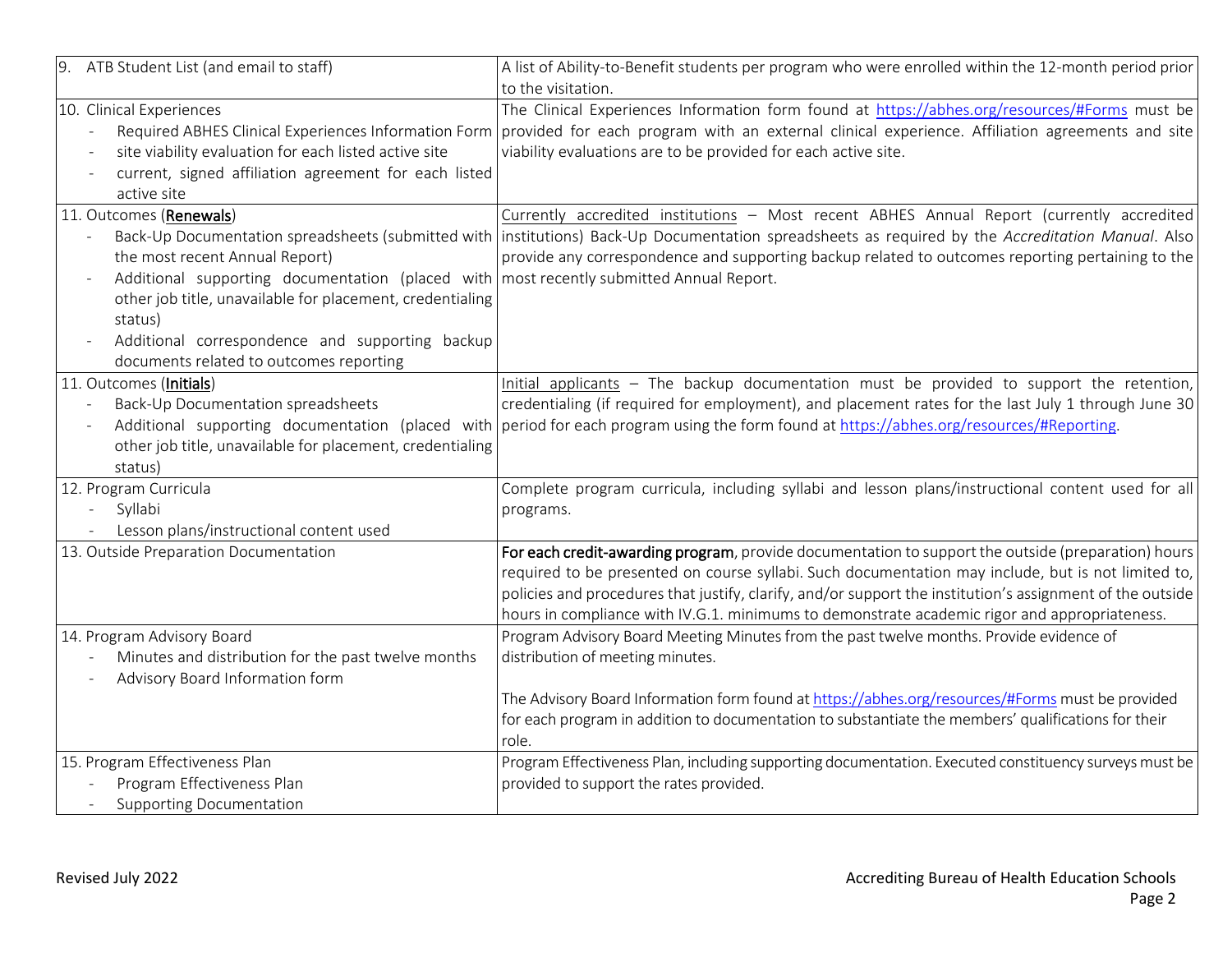| 16. Faculty Meeting Minutes                                            | Minutes of faculty meetings held within the past 12 months and evidence of distribution to personnel      |
|------------------------------------------------------------------------|-----------------------------------------------------------------------------------------------------------|
| Date 1 Minutes and Distribution<br>$\overline{\phantom{a}}$            | and interested parties.                                                                                   |
| Date 2 Minutes and Distribution<br>$\overline{\phantom{a}}$            |                                                                                                           |
| 17. Institution Floor Plan                                             | A floor plan of the institution.                                                                          |
| 18. Advertising                                                        | Copies of all advertising.                                                                                |
| 19. Admissions                                                         | Admissions/Recruitment staff training materials and scripts.                                              |
| 20. Core Curriculum for Surgical Technology                            | Current Edition of the Core Curriculum for Surgical Technology (if applicable). This can be provided as a |
|                                                                        | PDF.                                                                                                      |
| 21. Attestation of State Authorization Form                            | Completed Attestation of State Authorization form found at https://abhes.org/resources/#Forms, if         |
|                                                                        | operating outside the institution's home state.                                                           |
| 22. Agreements                                                         | Copies of executed articulation agreements, consortium agreements, and education provider                 |
| Articulation Agreements and Approval<br>$\overline{\phantom{a}}$       | agreements for entities that provide for a portion of student instruction in a program in addition to     |
| Consortium Agreements and Approval<br>$\overline{\phantom{a}}$         | documentation of ABHES approval of the agreement. Copies of contracted agreements must also be            |
| Education Provider Agreements and Approval<br>$\overline{\phantom{a}}$ | provided.                                                                                                 |
| <b>Contracted Agreements</b><br>$\overline{\phantom{a}}$               |                                                                                                           |

The following items may be provided hard copy in person or you may elect to provide them electronically to the team in accordance with the File Sharing Requirements at [https://abhes.org/resources/#Forms.](https://abhes.org/resources/#Forms) These items must be provided to the team at the start of the visit (9am of the first day of the visit).

| <b>FOLDER</b>  |                                               | <b>DESCRIPTION</b>                                                                           |
|----------------|-----------------------------------------------|----------------------------------------------------------------------------------------------|
|                | A. Current Student Files                      | Copies of applicable documentation for Appendix E, Section A of the Accreditation Manual for |
|                | Student List                                  | students selected from the Current Student List.                                             |
| a.             | Selected Student Name 1                       |                                                                                              |
|                | 1. Enrollment agreement                       |                                                                                              |
|                | 2. High school graduation or equivalent       |                                                                                              |
|                | 3. Admission determination documentation      |                                                                                              |
|                | 5. Academic transcript                        |                                                                                              |
|                | 6. Attendance records (if applicable)         |                                                                                              |
|                | 7. Progress reports or correspondence         |                                                                                              |
|                | 8. Externship/clinical experience evaluations |                                                                                              |
| $b_{1}$        | Selected Student Name 2                       |                                                                                              |
|                | B. Graduate Files                             | Copies of applicable documentation for Appendix E, Section A of the Accreditation Manual for |
|                | Graduate List                                 | students selected from the Graduate List.                                                    |
| a <sub>z</sub> | Selected Student Name 1                       |                                                                                              |
|                | 1. Enrollment agreement                       |                                                                                              |
|                | 2. High school graduation or equivalent       |                                                                                              |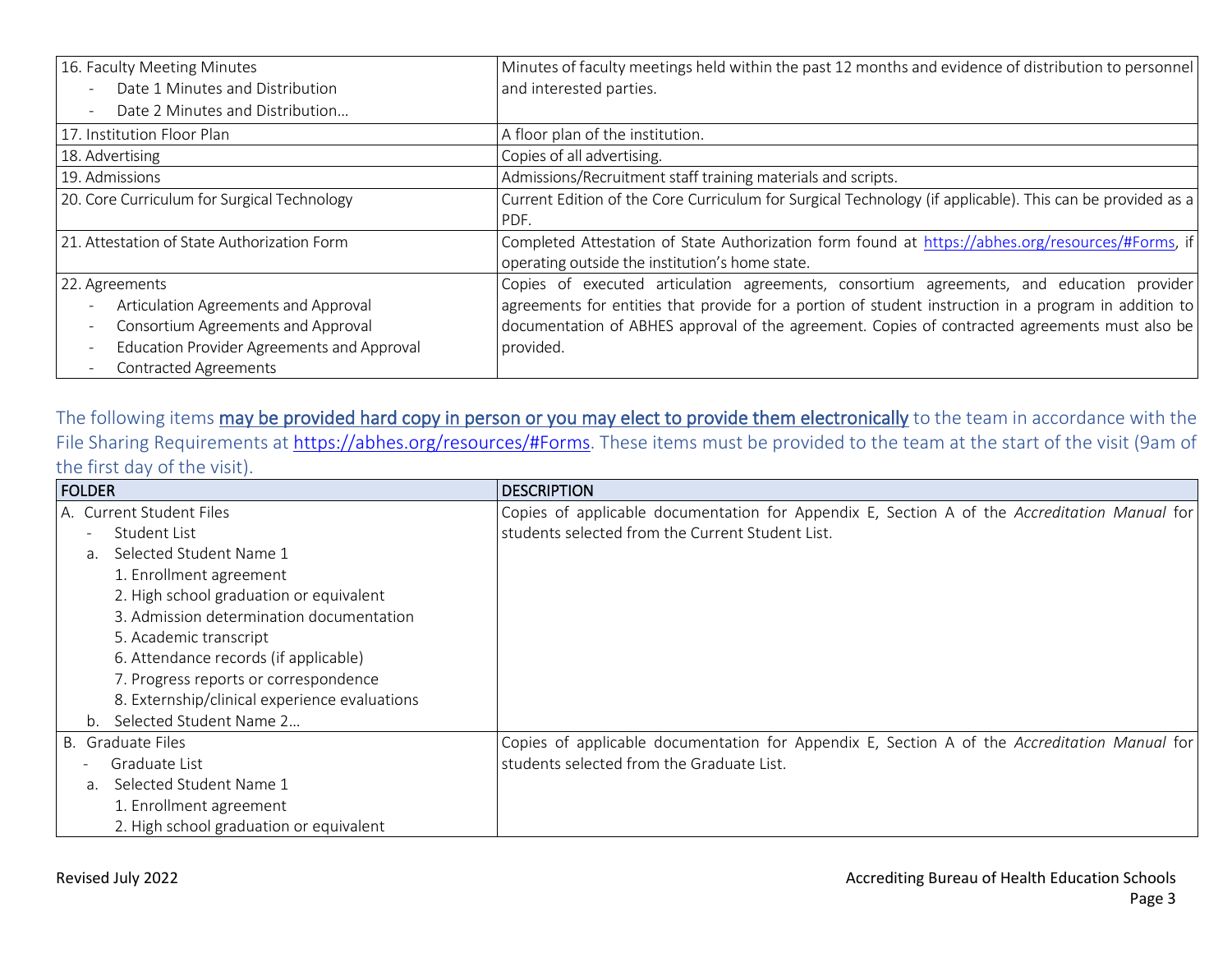| 3. Admission determination documentation                      |                                                                                                                                                  |
|---------------------------------------------------------------|--------------------------------------------------------------------------------------------------------------------------------------------------|
| 5. Academic transcript                                        |                                                                                                                                                  |
| 6. Attendance records (if applicable)                         |                                                                                                                                                  |
| 7. Progress reports or correspondence                         |                                                                                                                                                  |
| 8. Externship/clinical experience evaluations                 |                                                                                                                                                  |
| 9. Placement activity                                         |                                                                                                                                                  |
| Selected Student Name 2<br>b.                                 |                                                                                                                                                  |
| C. Withdrawn/Dropped Student Files                            | Copies of applicable documentation for Appendix E, Section A of the Accreditation Manual for                                                     |
| Withdrawn/Dropped Student List                                | students selected from the Withdrawn/Dropped Student List.                                                                                       |
| Selected Student Name 1<br>a.                                 |                                                                                                                                                  |
| 1. Enrollment agreement                                       |                                                                                                                                                  |
| 2. High school graduation or equivalent                       |                                                                                                                                                  |
| 3. Admission determination documentation                      |                                                                                                                                                  |
| 5. Academic transcript                                        |                                                                                                                                                  |
| 6. Attendance records (if applicable)                         |                                                                                                                                                  |
| 7. Progress reports or correspondence                         |                                                                                                                                                  |
| b. Selected Student Name 2                                    |                                                                                                                                                  |
| D. ATB Student Files                                          | Copies of applicable documentation for Appendix E, Section A for of the Accreditation Manual                                                     |
| <b>ATB Student List</b>                                       | students selected from the ATB Student List.                                                                                                     |
| Selected Student Name 1<br>a.                                 |                                                                                                                                                  |
| 1. Enrollment agreement                                       |                                                                                                                                                  |
| 2. High school graduation or Equivalent                       |                                                                                                                                                  |
| 3. Admission determination documentation                      |                                                                                                                                                  |
| 5. Academic transcript                                        |                                                                                                                                                  |
| 6. Attendance records (if applicable)                         |                                                                                                                                                  |
| 7. Progress reports or correspondence                         |                                                                                                                                                  |
| 8. Externship/clinical experience evaluations                 |                                                                                                                                                  |
| 9. Placement activity                                         |                                                                                                                                                  |
| b. Selected Student Name 2                                    |                                                                                                                                                  |
| E. Examination Series and Competency Evaluation Forms         | The examination series and competency evaluation forms for each program, including the process                                                   |
|                                                               | a. Examination Series and Competency Evaluation used to assess each competency required for successful program completion. Include five complete |
| Forms                                                         | graduated student's competency evaluation/assessment forms/examination series for the entire                                                     |
| b. Student Name 1 Completed Competency Evaluations   program. |                                                                                                                                                  |
| c. Student Name 2 Completed Competency Evaluations            |                                                                                                                                                  |
| d.Student Name 3 Completed Competency Evaluations             |                                                                                                                                                  |
| e. Student Name 4 Completed Competency Evaluations            |                                                                                                                                                  |
| f. Student Name 5 Completed Competency Evaluations            |                                                                                                                                                  |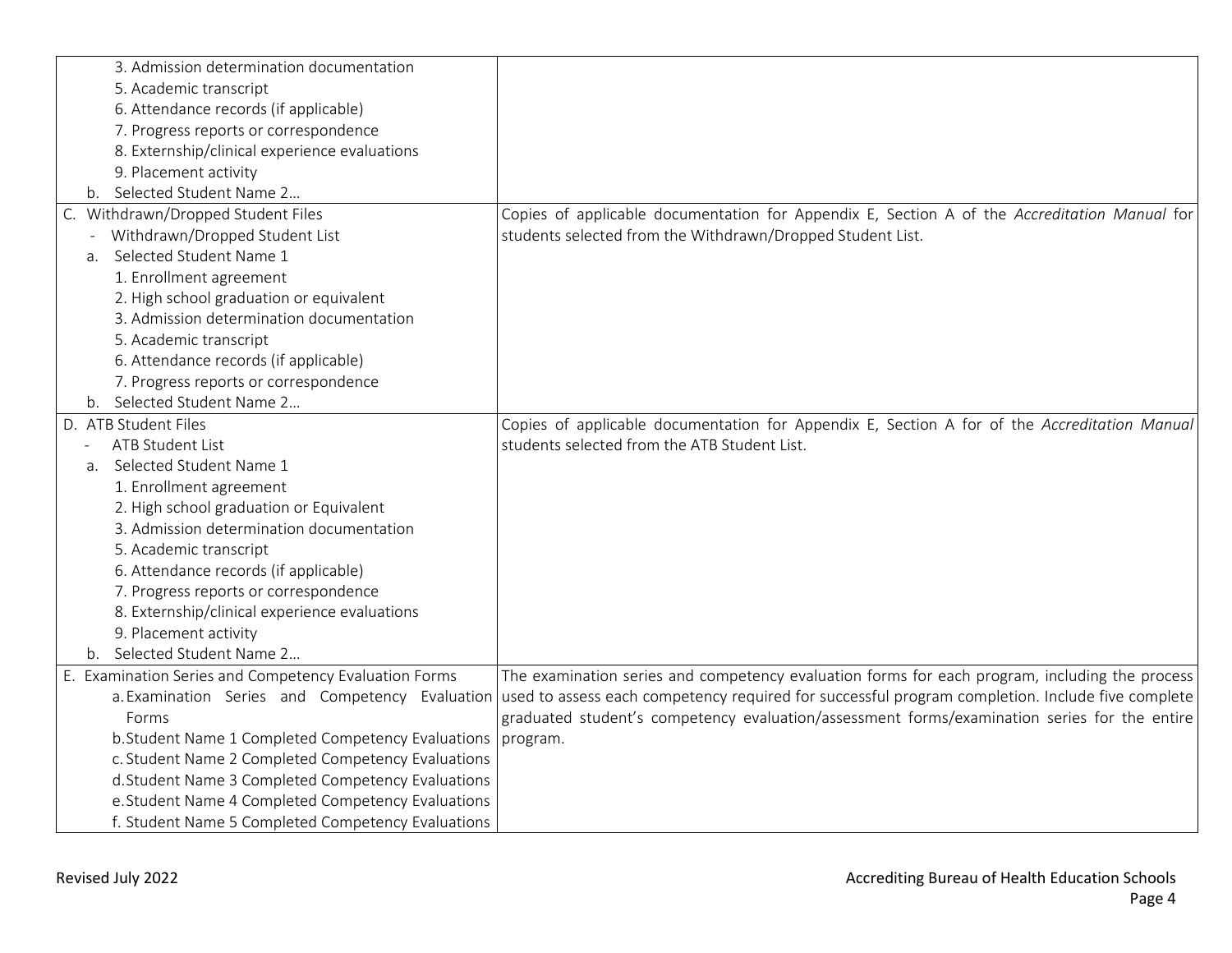|                          | F. Faculty Personnel Records                                | A list of all current program faculty.                                                                     |
|--------------------------|-------------------------------------------------------------|------------------------------------------------------------------------------------------------------------|
|                          | List of all current program faculty                         |                                                                                                            |
| a.                       | Faculty Name 1 (Last Name, First Name)                      | Faculty personnel files, which contain all applicable items of Appendix E, Section B of the Accreditation  |
|                          | 1. Signed job descrip                                       | Manual.                                                                                                    |
|                          | 2. Resume/CV                                                |                                                                                                            |
|                          | 3. Educational transcripts                                  |                                                                                                            |
|                          | 4. Current license/credential                               |                                                                                                            |
|                          | 5. Annual performance eval within past 12 months            |                                                                                                            |
|                          | 6. 30-day classroom eval                                    |                                                                                                            |
|                          | 7. Professional development within past 12 months           |                                                                                                            |
|                          | 8. In-service training within past 12 months                |                                                                                                            |
|                          | 9. ABHES Faculty Data Sheet                                 |                                                                                                            |
|                          | 10. Hep B documentation                                     |                                                                                                            |
| b.                       | Faculty Name 2                                              |                                                                                                            |
|                          | G. Program Supervisor Personnel Records                     | A list of all current individuals who manage each program as identified in standard V.E.1.a. of the SER.   |
| $\overline{\phantom{a}}$ | List of individuals who manage the program                  |                                                                                                            |
|                          | Individual Name 1 (Last Name, First Name - Job Title)<br>а. | Personnel files, which contain all items of Appendix E, Section B of the Accreditation Manual with the     |
|                          | 1. Signed job descrip                                       | exception of 5, 6, 8, and 10 unless the individual is also part of the program faculty. In addition to the |
|                          | 2. Resume/CV                                                | requirements of Appendix E, Section B, the institution must also provide education related management      |
|                          | 3. Educational transcripts                                  | training for each individual who is part of the program management as described in the institution's       |
|                          | 4. Current license/credential                               | narrative for standard V.E.1.a. as required by standard V.E.1.d. of the Accreditation Manual.              |
|                          | 5. Annual performance eval within past 12 months            |                                                                                                            |
|                          | 6. 30-day classroom eval                                    |                                                                                                            |
|                          | 7. Prof Dev within past 12 months                           |                                                                                                            |
|                          | 8. In-service training within past 12 months                |                                                                                                            |
|                          | 9. ABHES Faculty Data Sheet                                 |                                                                                                            |
|                          | 10. Hep B documentation                                     |                                                                                                            |
|                          | 11. Education related management training                   |                                                                                                            |
|                          | b. Individual Name 2(First Name Last Name - Job Title)      |                                                                                                            |
| Η.                       | Learning Resource Personnel Record(s)                       | File(s) for learning resource personnel/librarian including job descriptions and resume/CV as well as      |
|                          | a. Personnel Record 1 (Last Name, First Name - Job Title)   | educational transcripts and recent professional development, if applicable per Chapter VI of the           |
|                          | 1. Signed job descrip                                       | <b>Accreditation Manual.</b>                                                                               |
|                          | 2. Resume/CV                                                |                                                                                                            |
|                          | 3. Educational transcripts, if applicable                   |                                                                                                            |
|                          | 4. Prof Dev, if applicable                                  |                                                                                                            |
|                          | b. Personnel Record 2                                       |                                                                                                            |